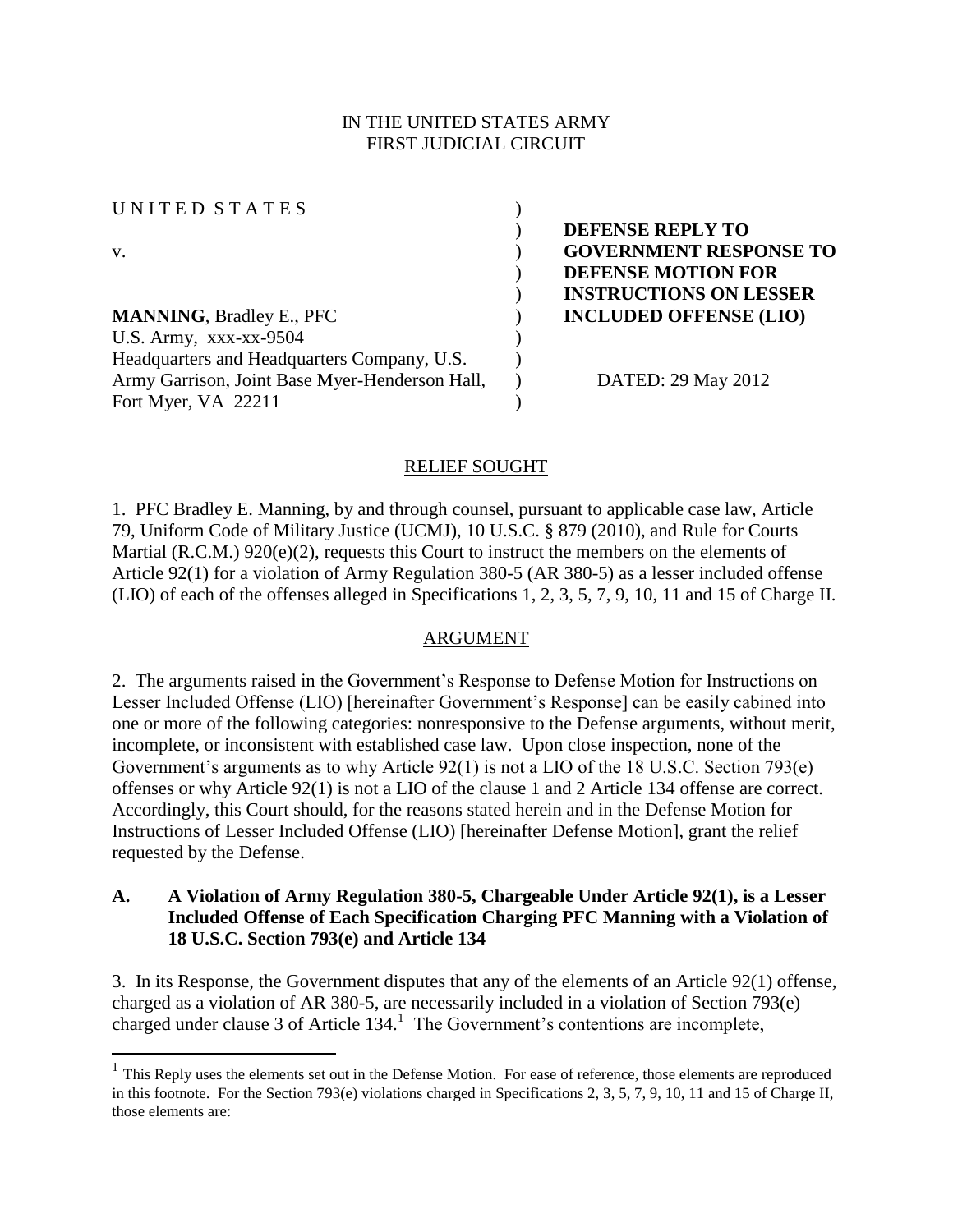foreclosed by clear precedent from the Court of Appeals for the Armed Forces, or both. All of its arguments are without merit. Each is discussed in turn.

4. The Government first contends that the first and second elements of the Article 92(1) offense (i.e. the existence of the lawful general regulation and the accused's duty to obey it) are not necessarily included in the first element of the Section 793(e) offense (i.e. unauthorized possession of the information) because "[t]he Government may prove unauthorized possession by means other than AR 380-5." Government Response, at 5. For support the Government offers the following citation and parenthetical: "See Arriaga, 70 M.J. at 55 (stating that there should not be an LIO instruction where it is possible to prove greater offense without also proving lesser offense)." *Id.* at 5.

5. While it may be true that the unauthorized possession element of Section 793(e) may, in some cases, be proved by means other than AR 380-5, the Government's response does not specify how, as the offenses are charged in this case, this can be done. Any proper "elements test" analysis must consider the elements of the offenses not only in the statutory abstract, but also as those elements are charged in the specification. *See United States v. Arriaga*, 70 M.J. 51, 54 (C.A.A.F. 2011) ("[C]omparison of the statutory elements *as charged in the specification* is allowed." (emphasis supplied); *id.* at 55 ("Regardless of whether one looks strictly to the statutory elements *or to the elements as charged*, housebreaking is a [LIO] of burglary . . . . [T]he offense *as charged in this case* clearly alleges the elements of both offenses." (emphases supplied)); *see also United States v. Nealy*, 71 M.J. 73, 79 & n.1 (C.A.A.F. 2012) (Baker, C.J., concurring in the result) (explaining that, under *Arriaga*, the specification itself may provide

(1) The accused, at or near Contingency Operating Station Hammer, Iraq, between on or about [varying date ranges], had unauthorized possession of information;

(2) The information was relating to the national defense, to wit: [the named information];

(3) The accused knew or had reason to believe that the information could be used to the injury of the United States or to the advantage of any foreign nation;

(4) The accused willfully communicated, delivered, or transmitted, or caused to be communicated, delivered, or transmitted the information to a person not entitled to receive it; and

(5) Under the circumstances, the conduct of the accused was to the prejudice of good order and discipline in the armed forces and of a nature to bring discredit upon the armed forces.

Defense Motion, at 4-5. The elements of an Article 92(1) offense for a violation of AR 380-5 are:

(1) There was in effect a certain lawful general order or regulation in the following terms: Paragraphs 1-21 and 6-1, Army Regulation 380-5, dated 29 September 2000;

(2) The accused had a duty to obey this regulation; and

(3) That on divers occasions between on or about [varying date ranges], at or near Contingency Operating Station Hammer, Iraq, the accused violated this lawful general regulation by knowingly, willfully, or negligently disclosing classified or sensitive information to unauthorized persons.

 $\overline{a}$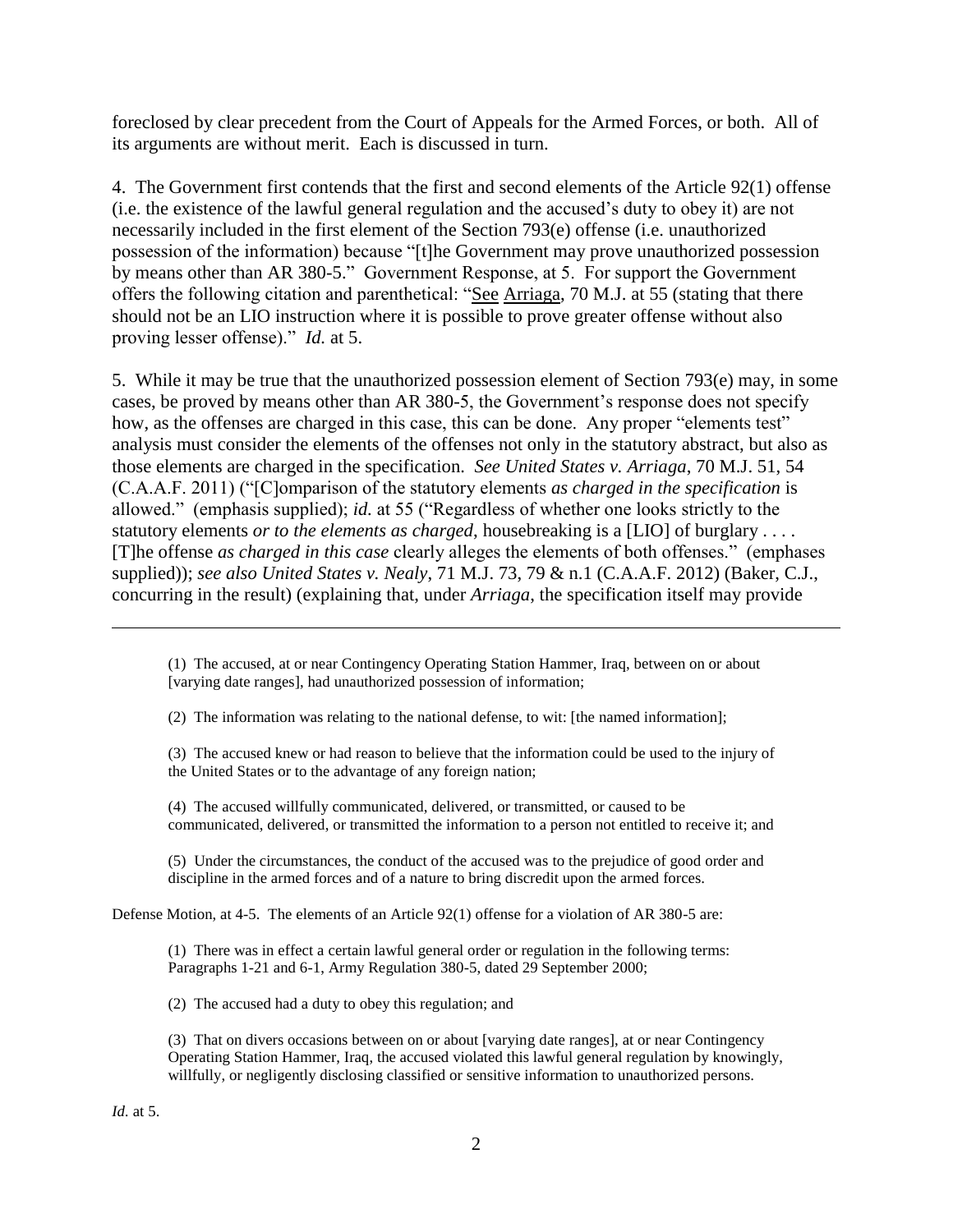notice to an accused of the LIOs of the charged offense(s)); *United States v. Alston*, 69 M.J. 214, 216 (C.A.A.F. 2010) (examining the elements as charged in the specification when conducting an elements test analysis). Indeed, *Alston* makes clear that the mere fact that the greater offense could, in some other case, be proved without necessarily including the lesser offense does not preclude the lesser offense from being a LIO where the greater offense, as charged in the particular specification at issue, demonstrates that the lesser offense is in fact included in the greater offense.

6. In *Alston*, the accused was charged with rape by force under Article 120(a)(1). 69 M.J. at 215. Article 120(t)(5) provides three different methods by which the force element of rape by force can be established:

The term "force" means action to compel submission of another or to overcome or prevent another's resistance by --

(A) the use or display of a dangerous weapon or object;

(B) the suggestion of possession of a dangerous weapon or object that is used in a manner to cause another to believe it is a dangerous weapon or object; or

(C) physical violence, strength, power, or restraint applied to another person, sufficient that the other person could not avoid or escape the sexual conduct.

10 U.S.C. § 920(t)(5). However, the facts alleged in the charge in *Alston* indicated that only one of those methods – Article  $120(t)(5)(C)$  – was implicated in that particular case:

[T]he charge at issue alleged that [the accused] caused Private  $E-2$  (PV2) T, a fellow soldier, to "engage in a sexual act, to wit: penetration of her vagina with his fingers by using power or strength or restraint applied to her person sufficient that she could not avoid or escape the sexual conduct."

69 M.J. at 215. The military judge instructed the members on the elements of rape by force and on the elements of the purported LIO of aggravated sexual assault under Article  $120(c)(1)(B)$ , which required causing bodily harm. *Id.*

7. The Court of Appeals for the Armed Forces found that aggravated sexual assault under Article  $120(c)(1)(B)$  was a LIO of rape by force under Article  $120(a)(1)$  based on the facts alleged in the charge. *Id.* at 216. In comparing the elements of the two offenses, the *Alston* Court helpfully explained:

The second element of aggravated sexual assault – "causing bodily harm" under Article  $120(c)(1)(B)$  – means "any offensive touching of another, however slight." Article 120(t)(8). The parallel element in the offense of rape *as charged in the present case* – using "force" under Article 120(a)(1) – means "action to compel submission of another or to overcome or prevent another's resistance by ... physical violence, strength, power, or restraint applied to another person,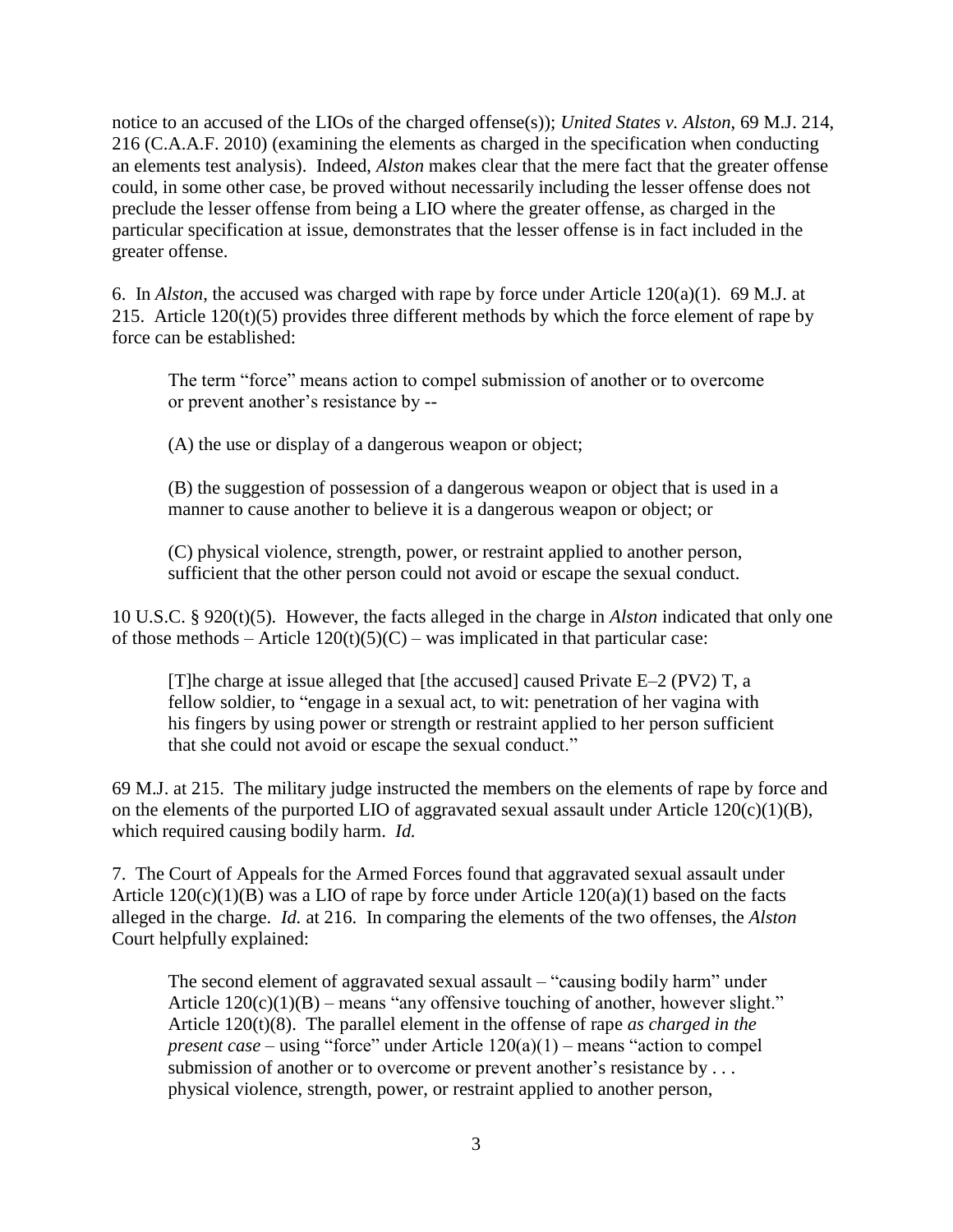sufficient that the other person could not avoid or escape the sexual conduct." Article  $120(t)(5)(C)$ .

*Id.* (emphasis supplied). The Court's conclusion that aggravated sexual assault was, based on the charged conduct, a LIO of rape by force was unaffected by the fact that the force element of rape could have been proven, in some other case, through the different methods provided in Article  $120(t)(5)(A)-(B)$ :

The bodily harm element of aggravated sexual assault under Article  $120(c)$  – defined in Article  $120(t)(8)$  to include an offensive touching, however slight – is a subset of the force element in the offense of rape under Article 120(a), as defined in Article 120(t)(5)(C). *We note that the definitions of force in Article 120(t)(5)(A) and Article 120(t)(5)(B), which do not require an offensive touching, are not at issue in the present case*.

# *Id.* (emphasis supplied).

8. Thus, *Alston* clearly demonstrates why the Government's conclusory and vague assertion that "[t]he Government may prove unauthorized possession by means other than AR 380-5[,]" Government Response, at 5, even if true in some abstract sense, is nonresponsive to the appropriate inquiry of whether the first two elements of the Article 92(1) offense are included in the first element of the Section 793(e) offense *as that offense is charged in the specification*. If the Government's theory (i.e. if there is a way to prove a particular element of the greater offense without including the relevant element of the purported LIO, then the purported LIO is not an LIO) were correct, *Alston* would have been decided differently: The fact that the force element of rape by force could be proved three different ways, *see* Article 120(t)(5)(A)-(C), and that only one of those ways included an offensive touching, would have precluded the finding of the Court of Appeals for the Armed Forces that sexual aggravated assault was, based on the charged conduct, a LIO of rape by force, *see Alston*, 69 M.J. at 216.

9. Far from providing support for the Government's theory, *Alston* unmistakably rejects it. The fact that the greater offense in the general, abstract sense (i.e. divorced from the language of the specification) allows the Government to prove the greater offense without also proving the lesser offense does not preclude the lesser offense from being a LIO of the greater offense where, as here, the greater offense, as charged in the specification, will require the Government to establish the elements of the lesser offense. In such a case, the lesser offense is properly determined to be a LIO of the greater offense. *See Alston*, 69 M.J. at 216; *see also Nealy*, 71 M.J. at 79 & n.1 (Baker, C.J., concurring in the result); *Arriaga*, 70 M.J. at 54-55.

10. *Arriaga*, notwithstanding the Government's citation to it, does not change this analysis. The *Arriaga* Court explained that:

Regardless of whether one looks strictly to the statutory elements or to the elements as charged, housebreaking is a lesser included offense of burglary. Comparing the statutory elements, it is impossible to prove a burglary without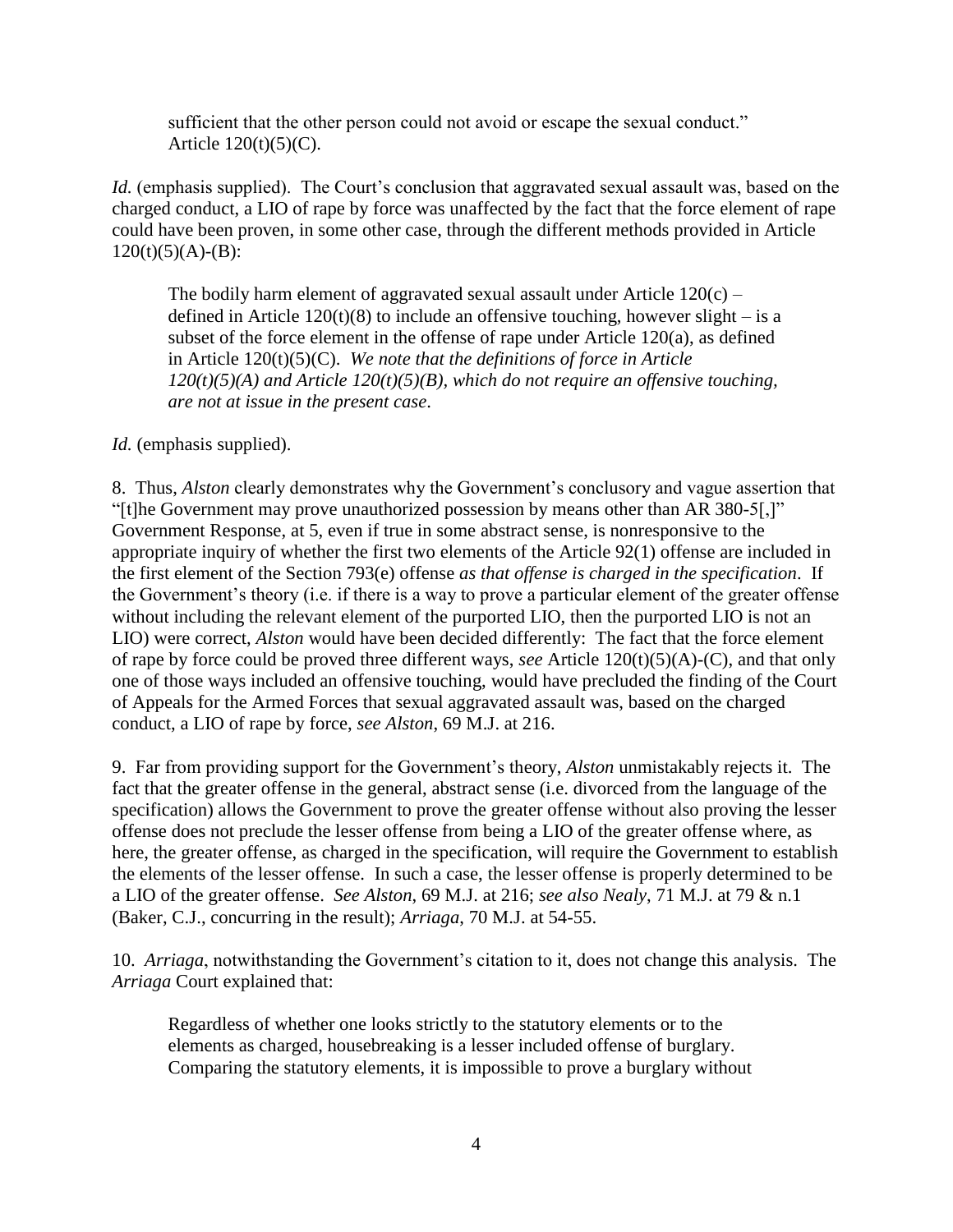also proving a housebreaking. Furthermore, the offense as charged in this case clearly alleges the elements of both offenses.

70 M.J. at 55. The Government represents that *Arriaga* "stat[es] that there should not be an LIO instruction where it is possible to prove [the] greater offense without also proving [the] lesser offense." Government Response, at 5. First of all, nowhere in the above quoted passage or the rest of the *Arriaga* opinion does the Court make any statement to this effect. *See Arriaga*, 70 M.J. at 54-55. Additionally, as demonstrated above, the Government has confused possibility in the general or abstract sense (which is not determinative in the LIO inquiry) with possibility under the facts alleged in the specification. *Arriaga* provides no support for the Government's erroneous position that because of the mere fact that the greater offense can, in some other prosecution or in some general sense, be proved without proving the elements of the lesser offense, the lesser offense is not a LIO. *Alston* is directly contrary to this position, and *Arriaga* did not modify *Alston* in this regard.

11. Returning to the proper inquiry, the Government has in no way indicated how it can prove the element of unauthorized possession of the information charged in Specifications 2, 3, 5, 7, 9, 10, 11 and 15 of Charge II without also establishing the existence of the accused's duty to obey the regulation on handling classified and sensitive information. That is not surprising, for the Government would be hard pressed to accomplish such a feat. As was stated in the Defense Motion, any "unauthorized possession of information" relating to the national defense must necessarily implicate the duties imposed by AR 380-5. Accordingly, the duty to obey the regulation on handling classified and sensitive information imposed by AR 380-5 (the first two elements of the Article 92(1) offense) is a subset of the unauthorized possession of each charged Section 793(e) violation (the first element of the Section 793(e) offense). Therefore, the first two elements of the Article 92(1) offense are necessarily included in the first element of the Section 793(e) offense.

12. The Government next contends that the first two elements of the Article 92(1) offense are not necessarily included in the fifth element of the Section 793(e) offense (i.e. the clause 1 and 2 of Article 134 element) because "[i]t is possible to prove clauses 1 and 2 without the use of AR 380-5." Government Response, at 6.

13. Much like the Government argument discussed above, this cryptic and vague sentence provides no indication of how the Government can prove clauses 1 and 2 of Article 134, based on the specifications in this case, without establishing the existence of an accused's duty to obey AR 380-5. For one thing, to the extent the Government is asserting that the first two elements of the Article 92(1) offense are not necessarily included in the fifth element of the Section 793(e) offense because it is possible, in some general and abstract sense, to prove clauses 1 and 2 without the use of AR 380-5, that argument is meritless in light of *Alston*. *See Alston*, 69 M.J. at 216 (rejecting the notion that the fact that there is some way to prove the greater offense without proving the lesser offense, the lesser offense cannot be a LIO of the greater offense, regardless of the language of the specification in any particular case); *see also supra*. The Government's inaccurate citation to *Arriaga* does not support its position. *See supra*.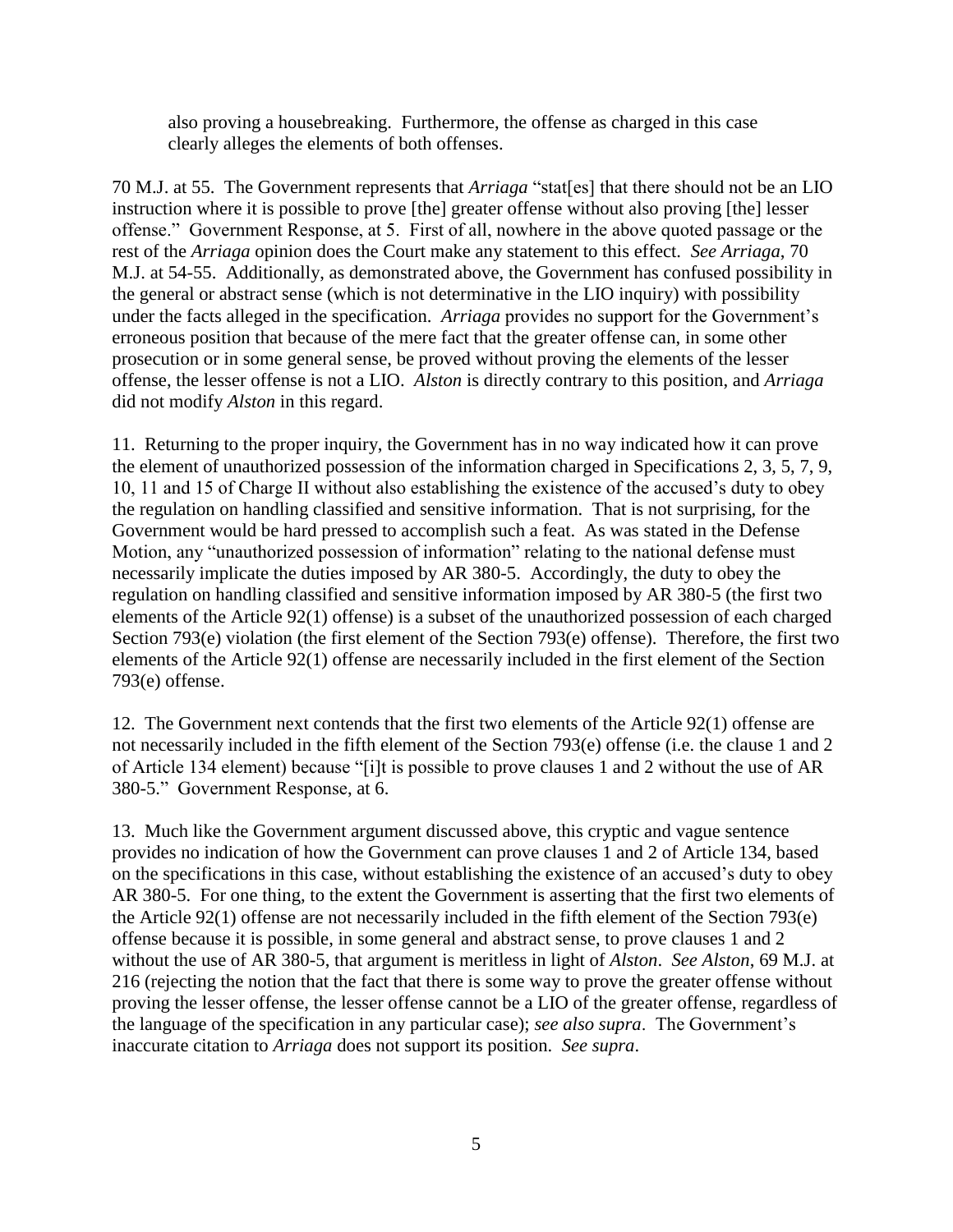14. For another thing, the Government has offered no indication of how it could prove that the conduct alleged *in this specification* constitutes a violation of clause 1 and 2 without necessarily establishing a violation of AR 380-5. As was stated in the Defense Motion, the conduct that the Government alleges was to the prejudice of good order and discipline in the armed forces and of a nature to bring discredit upon the armed forces – a Section 793(e) violation – for the fifth element of the Section 793(e) offense necessarily included a breach of a custom of the service now set forth in a punitive regulation – AR 380-5. As the violation of the regulation is necessarily included in the conduct underlying the Section 793(e) violation, the duty to obey the regulation is also included in that conduct. Accordingly, the first two elements of the Article 92(1) offense are also necessarily included in the fifth element of the Section 793(e) offense, as the Government has charged that offense in this case. The Government has offered no real response to this Defense argument.

15. Finally, the Government argues that the third element of the Article 92(1) offense (i.e. the accused knowingly, willfully, or negligently disclosed classified or sensitive information to unauthorized persons) is not necessarily included in the fourth element of the Section 793(e) offense (i.e. the accused willfully communicated, delivered, or transmitted, or caused to be communicated, delivered, or transmitted the information to a person not entitled to receive it), at least with respect to Specifications 2 and 11 of Charge II. *See* Government Motion, at 6. The Government reasons that this is because "Specifications 2 and 11 of Charge II, as written, do not require the prosecution to prove the information was classified or sensitive, as defined under AR 380-5." *Id.*

16. At the outset, with respect to this element of the Article 92(1) offense, the Government only challenges whether "sensitive or classified information" is necessarily included in the "national defense information" specified in Specifications 2 and 11 of Charge II. The Government does not dispute that the third element of the Article 92(1) offense is necessarily included in Specifications 3, 5, 7, 9, 10 and 15 of Charge II, as these specifications expressly allege that the information is "classified." *See* Charge Sheet.

17. Specifications 2 and 11 of Charge II require the Government to prove that the information is "relating to the national defense." *Id.* If the Government is able to prove that the information is relating to the national defense, it will necessarily establish that the information is "sensitive" under AR 380-5. Thus, the Government's only objection to the Defense position that the third element of the Article 92(1) offense is necessarily included in the fourth element of the Section 793(e) offense – namely, that proving that the information is national defense information will not establish that the information is classified or sensitive under AR 380-5 – is without merit.

18. In its Response, the Government proposes the following definition of national defense information: "National defense information for an 18 U.S.C. § 793 offense is information that is (1) 'closely held by the government . . . [and (2)] potentially damaging to the United States or useful to an enemy of the United States if disclosed without authorization.'" Government Response, at 6 (quoting *United States v. Rosen*, 599 F. Supp. 2d 690, 695 (E.D. Va. 2009)). Therefore, by its own admission, the Government will need to prove that the information in Specifications 2 and 11 of Charge II is "potentially damaging to the United States or useful to an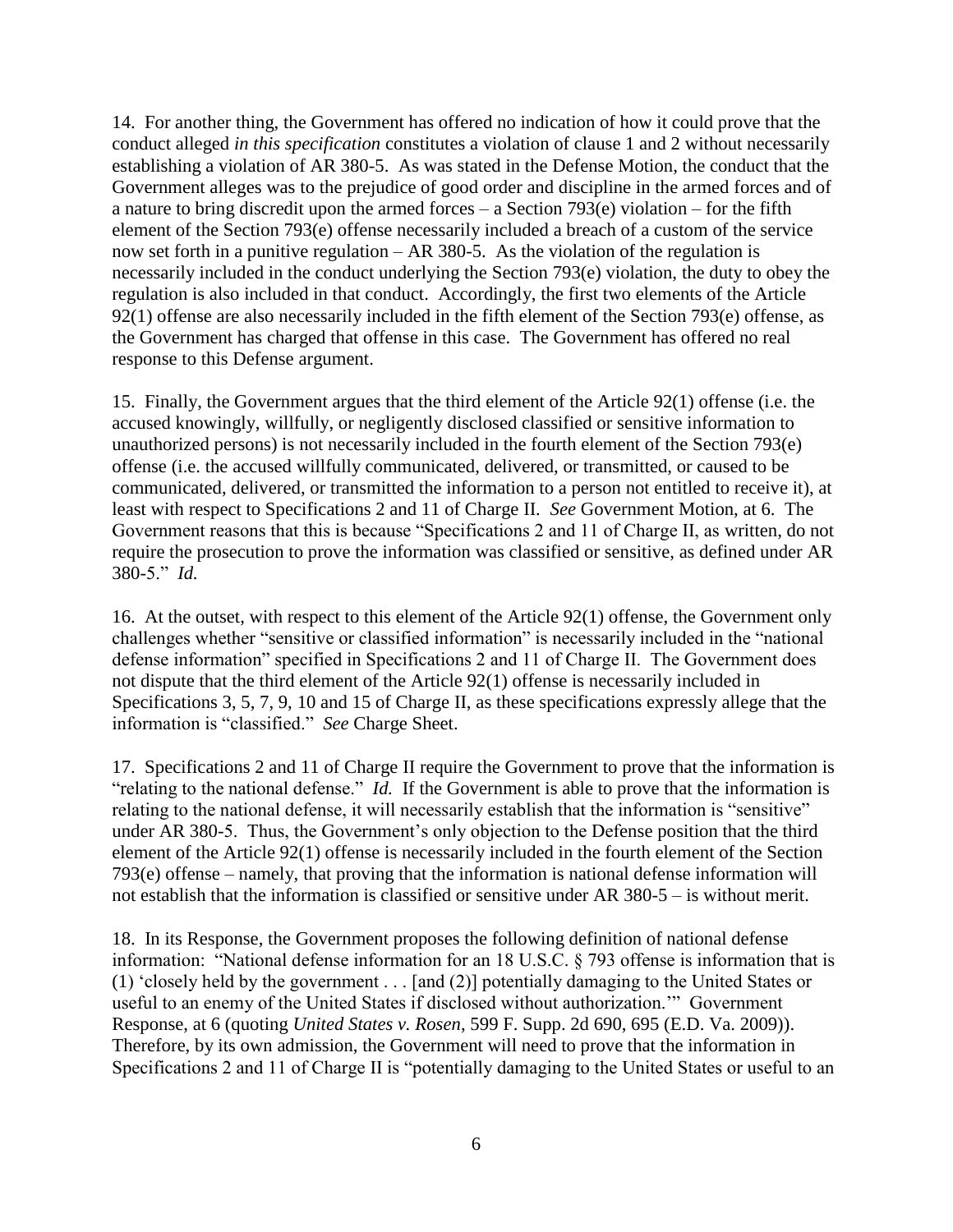enemy of the United States if disclosed without authorization." *Id.* AR 380-5 defines "sensitive information" as:

Any information, the loss, misuse, or unauthorized access to or modification of which could adversely affect the national interest or the conduct of federal programs, or the privacy to which individuals are entitled under section 552a of Title 5, USC (the Privacy Act), but which has not been specifically authorized under criteria established by an Executive Order or an Act of Congress to be kept secret in the interest of national defense or foreign policy.

AR 380-5, para. 5-19a; *see* Government Response, at 1-2 (containing this definition). Thus, if the Government is able to prove that the information in Specifications 2 and 11 of Charge II is national defense information (i.e. that it is "potentially damaging to the United States or useful to an enemy of the United States if disclosed without authorization") it will, of necessity, establish that the information is also sensitive information under AR 380-5 (i.e. that it is "information, the loss, misuse, or unauthorized access to or modification of which could adversely affect the national interest or the conduct of federal programs"). The fact that the definition of sensitive information is broad enough to include information that is not national defense information is irrelevant to the LIO inquiry. *See Arriaga*, 70 M.J. at 55 ("The fact that there may be an 'alternative means of satisfying an element in a lesser offense does not preclude it from being a lesser-included offense.'" (quoting *United States v. McCullough*, 348 F.3d 620, 626 (7th Cir. 2003))). As the Government has defined "national defense information" and as AR 380-5 defines "sensitive information," if information is national defense information it is, by necessity, sensitive information. Thus, for this reason and the reasons articulated in the Defense Motion, the third element of the Article 92(1) offense is necessarily included in the fourth element of the Section 793(e) offense.

19. At the end of the day, the elements test is the approach used to determine whether one offense is a "subset" of another. *See Schmuck v. United States*, 489 U.S. 705, 716 (1989); *United States v. Bonner*, 70 M.J. 1, 2 (C.A.A.F. 2011). Because every element of the Article 92(1) offense is necessarily included in one or more elements of the Section 793(e) offense, as charged under clause 3 of Article 134, the Article 92(1) offense is a subset of the Section 793(e) offense. Every violation of Section 793(e) perpetrated by a member of the Army must, of necessity, include a violation of AR 380-5. It is impossible for a member of the Army to violate Section 793(e) *in the manner alleged by the Government*, *see Arriaga*, 70 M.J. at 54-55, without also violating AR 380-5. *See Schmuck*, 489 U.S. at 719 (explaining that when it is impossible to commit the greater offense without also committing the lesser offense, the lesser offense is a LIO); *Arriaga*, 70 M.J. at 55 (similar); *see also United States v. Baba*, 21 M.J. 76, 78 (C.M.A. 1985) (Cox, J., concurring in the result) ("The elements of an offense under Article 92, Uniform Code of Military Justice, 10 U.S.C. § 892 . . . are necessarily included in the elements of an offense under Article 134, UCMJ, 10 U.S.C. § 934, and 18 U.S.C. § 793(d).").

20. Therefore, for these reasons and for the reasons stated in the Defense Motion, an Article 92(1) offense stating a violation of AR 380-5 is a LIO for each Section 793(e) offense alleged by the Government.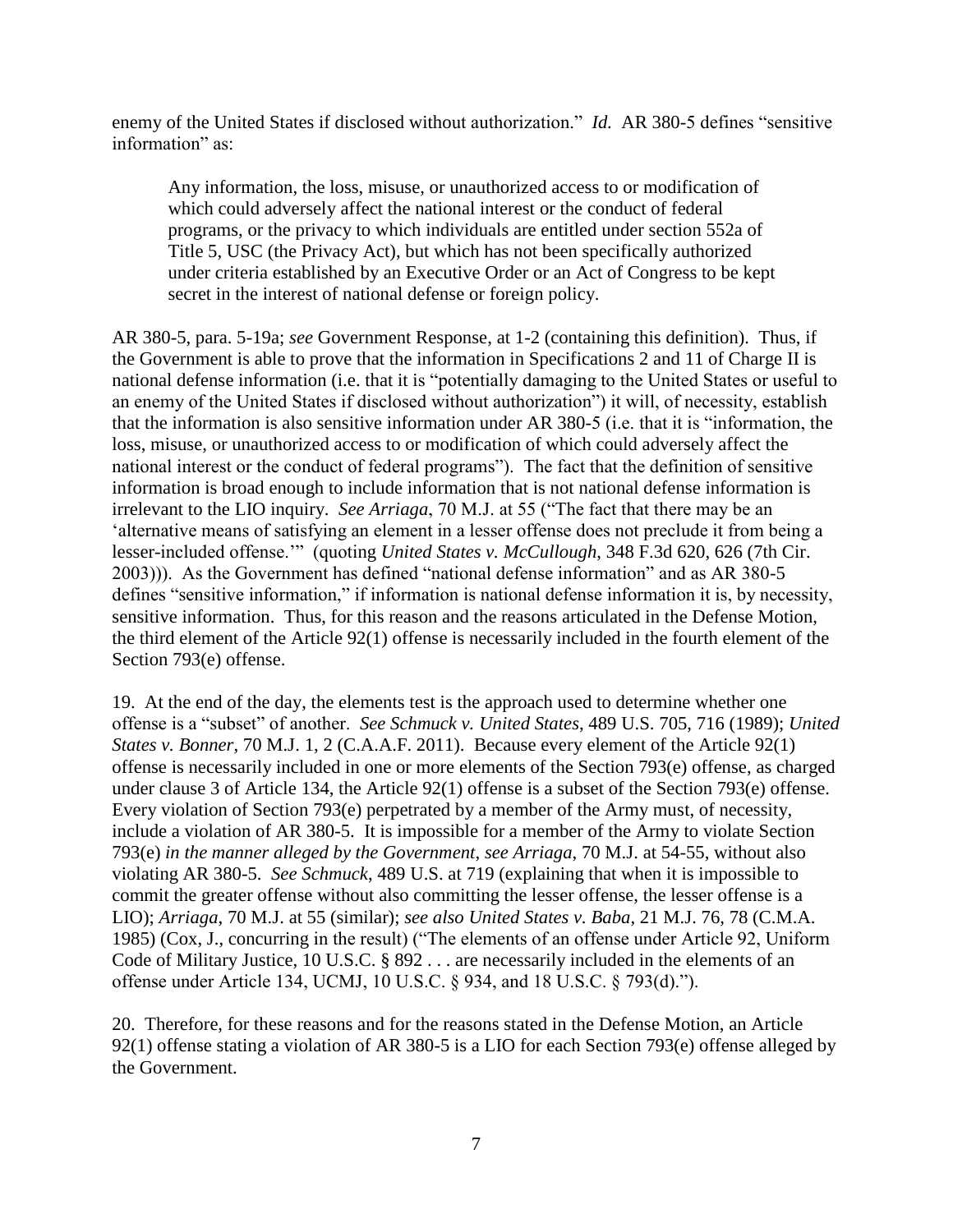### **B. A Violation of Army Regulation 380-5, Chargeable Under Article 92(1), is a Lesser Included Offense of Specification 1 of Charge II**

21. In its Response, the Government disputes that any of the elements of an Article 92(1) offense, charged as a violation of AR 380-5, are necessarily included in the clause 1 and 2 Article 134 offense charged in Specification 1 of Charge  $II^2$ . Much like its arguments with respect to the Article 92(1) LIO for the Section 793(e) offenses, *see* Part A, *supra*, the Government's arguments with respect to the Article 92(1) LIO for the clause 1 and 2 Article 134 offense are incomplete, inconsistent with clear case law, or both. Each argument is discussed in turn.

22. The Government first argues that the first two elements of the Article 92(1) offense (i.e. the existence of the lawful general regulation and the accused's duty to obey it) are not necessarily included in the second element of the clause 1 and 2 Article 134 offense (i.e. that the conduct of the accused was to the prejudice of good order and discipline in the armed forces and of a nature to bring discredit upon the armed forces) because "it is possible to prove clauses 1 and 2 without the use of AR 380-5." Government Response, at 8.

23. This remarkably cryptic and conclusory argument is, for the reasons stated above, entirely meritless. *See* Part A, *supra*. Namely, to the extent the Government is arguing that the first two elements of the Article 92(1) offense are not necessarily included in the second element of the clause 1 and 2 Article 134 offense because it is possible, in some general and abstract sense, to prove clauses 1 and 2 without the use of AR 380-5, that argument is meritless in light of *Alston*. *See Alston*, 69 M.J. at 216. The Government's citation to *Arriaga* does not somehow do away with this indisputable fact. In addition, the Government has offered no indication of how it could prove that the conduct alleged *in this specification* constitutes a violation of clause 1 and 2 without necessarily establishing a violation of AR 380-5. The Government has thus offered no real rebuttal to the Defense argument that the conduct that is allegedly prejudicial to good order and discipline and service discrediting – wrongfully and wantonly causing intelligence to be published on the internet with the knowledge that intelligence published on the internet is accessible to the enemy – necessarily includes the breach of a custom of the service now set forth in a punitive regulation – AR 380-5. Accordingly, the Defense maintains that, the duty to obey that regulation (the first and second elements of the Article 92(1) offense) is necessarily included in the prejudicial and service discrediting conduct (the second element of the clause 1 and 2 Article 134 offense).

Defense Motion, at 8.

 2 Like above, *see* note 1, *supra*, the elements of Specification 1 of Charge II outlined in the Defense Motion are used in this Reply. Those elements are:

<sup>(1)</sup> The accused, at or near Contingency Operating Station Hammer, Iraq, between on or about 1 November 2009 and on or about 27 May 2010, wrongfully and wantonly caused to be published on the internet intelligence belonging to the United States, having knowledge that intelligence published on the internet is accessible to the enemy; and

<sup>(2)</sup> Under the circumstances, the conduct of the accused was to the prejudice of good order and discipline in the armed forces and of a nature to bring discredit upon the armed forces.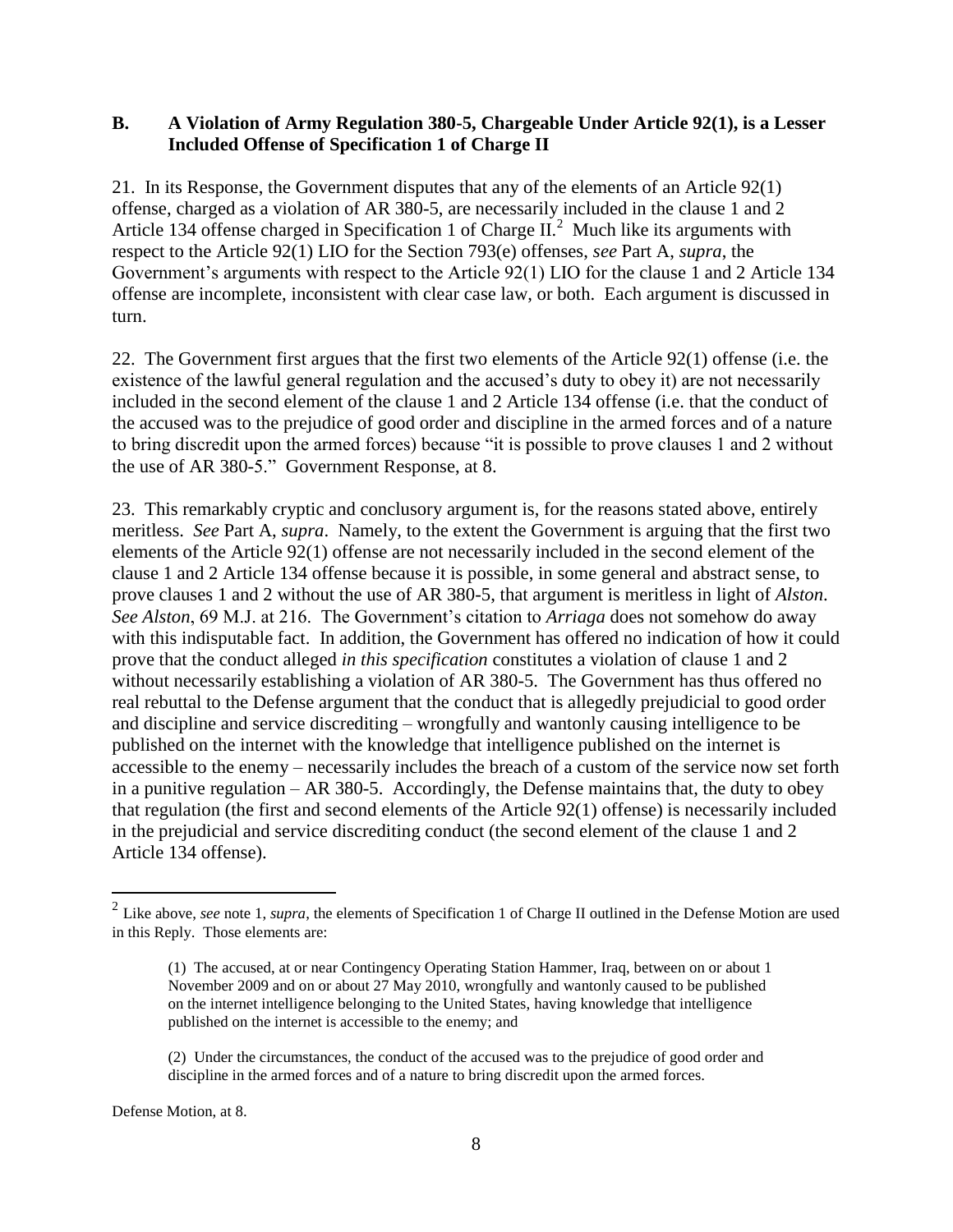24. The Government next asserts that the third element of the Article 92(1) offense (i.e. the accused knowingly, willfully, or negligently disclosed classified or sensitive information to unauthorized persons) is not necessarily included in the first element of the clause 1 and 2 Article 134 offense alleged in Specification 1 of Charge II (i.e. wrongfully and wantonly causing to be published on the internet intelligence belonging to the United States, having knowledge that intelligence published on the internet is accessible to the enemy) because "Specification 1 of Charge II, as written, does not require the prosecution to prove the intelligence was classified or sensitive under AR 380-5 – an element required for an Article 92(1) offense in violation of AR 380-5." Government Response, at 8.

25. While the Government is not "required to prove" that the intelligence was classified or sensitive in order to secure a conviction on Specification 1 of Charge II, the elements test does not ask what the Government is "required to prove." Rather, the elements test is used to determine whether one offense is a "subset" of another. *See Schmuck*, 489 U.S. at 716; *Bonner*, 70 M.J. at 2. A comparison of the definitions of "intelligence" and "sensitive information" demonstrates that if the Government is able to prove that the information in Specification 1 of Charge II is "intelligence," it will necessarily establish that the information is "sensitive information" under AR 380-5. Thus, because information that is "intelligence" is necessarily "sensitive information" under AR 380-5, the third element of the Article 92(1) offense is a subset of the first element of the clause 1 and 2 Article 134 offense charged in Specification 1 of Charge II.

26. If the information is intelligence, it means that it "may be useful to the enemy for any of the many reasons that make information valuable to belligerents." Appellate Exhibit LXXX, at 2; *see* Government Response, at 8. If the information is useful to the enemy, it is certainly "information, the loss, misuse, or unauthorized access to or modification of which could adversely affect the national interest," AR 380-5, and is thus sensitive information under AR 380-5. The fact that the definition of sensitive information is broad enough to include information that is not "intelligence" is irrelevant to the LIO inquiry. *See Arriaga*, 70 M.J. at 55 ("The fact that there may be an 'alternative means of satisfying an element in a lesser offense does not preclude it from being a lesser-included offense.'" (quoting *McCullough*, 348 F.3d at 626)). Therefore, for this reason and the reasons stated in the Defense Motion, the third element of the Article 92(1) offense is necessarily included in the first element of the clause 1 and 2 Article 134 offense charged in Specification 1 of Charge II.

27. In sum, because each of the elements of the Article 92(1) offense is necessarily included in one or more of the elements of the clause 1 and 2 Article 134 offense, the Article 92(1) offense is a subset of the charged Article 134 offense. It is impossible for a member of the Army to violate Article 134 in the manner alleged by the Government, *see Arriaga*, 70 M.J. at 54-55, without also violating AR 380-5. *See Schmuck*, 489 U.S. at 719; *Arriaga*, 70 M.J. at 55; *see also Baba*, 21 M.J. at 78 (Cox, J., concurring in the result). Therefore, the Article 92(1) offense, charged as a violation of AR 380-5 is a LIO of the clause 1 and 2 Article 134 offense charged in Specification 1 of Charge II.